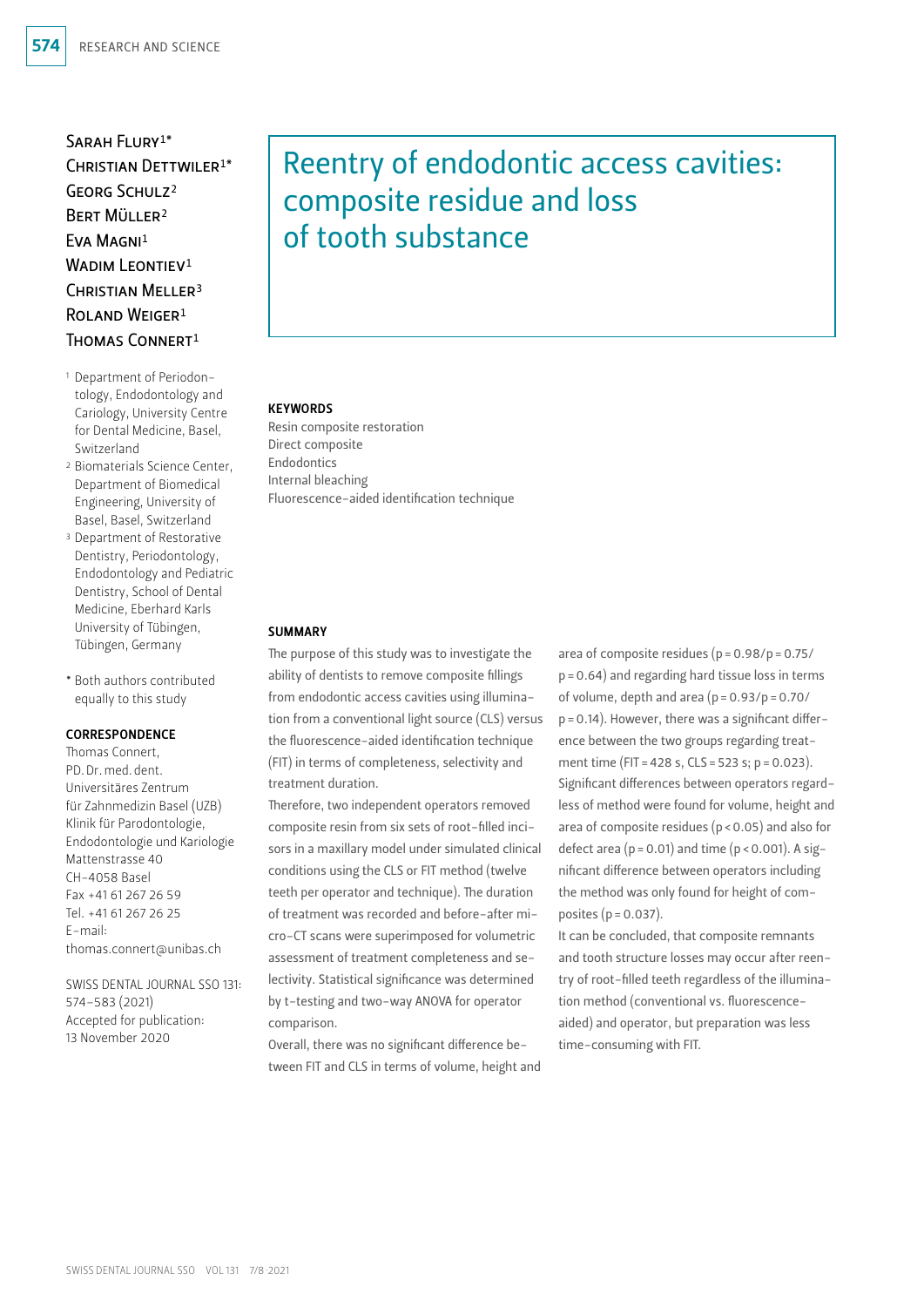## Introduction

The aim of root canal treatment is to maintain asepsis or to disinfect the root canal system (EUROPEAN SOCIETY OF ENDODONtology 2006). Root canal treatment is indicated for irreversible pulpal inflammation or necrosis, which may manifest with or without clinical symptoms. The root canal system of teeth with periapical pathosis is colonized by bacteria (KAKEHASHI ET AL. 1965) and must therefore be cleaned thoroughly (Bystrom ET AL. 1987). The first operative step of root canal treatment is the preparation of an adequate access cavity, followed by chemomechanical preparation of the root canals (MANNAN ET AL. 2001; PATEL ET AL. 2007; JOHNSON 2009). After root filling, the access cavity is usually restored with a composite filling, especially in anterior teeth.

If primary root canal treatment proves to be unsuccessful during follow-up, retreatment may be needed. Indications for root canal retreatment include a) inadequate root canal filling with radiological signs and/or symptoms of (newly) developing or non-healing apical periodontitis and b) inadequate root canal filling with discoloration requiring bleaching (EUROPEAN SOCIETY of Endodontology 2006).

Internal bleaching is indicated in cases of internal discoloration of the tooth hard tissue. This phenomenon can be caused by blood degradation, antibiotic dressings, mineral trioxide aggregate, sealer, gutta-percha, temporary filling material, calcium hydroxide and zinc oxide eugenol cement (van der Burgt et al. 1985, 1986a, 1986b, 1986c; Kim et al. 2000; Lenherr et al. 2012; Felman & Parashos 2013; Krastl et al. 2013; Forghani et al. 2016; Lee et al. 2016). Discoloration becomes apparent approximately two years after endodontic treatment (Lenherr et al. 2012; Dettwiler et al. 2016). In such cases, reentry of the access cavity is necessary.

For both endodontic retreatment and intracoronal bleaching, access to the root canal system is achieved by removing the existing coronal restoration, which is often a tooth-colored composite filling, especially in anterior teeth. During this procedure, care must be taken to ensure that tooth substance is not removed unnecessarily and that no composite residue is left behind. The former problem leads to a loss of tooth stability (Reeh et al. 1989; Lang et al. 2006). The latter diminishes the quality and durability of the subsequent adhesive restoration (ATTIN ET al. 2003) and makes bleaching ineffective because residual composite prevents the diffusion of bleaching agents.

Nowadays, light-curing composites are widely used aesthetic restorative materials that patients prefer over amalgam fillings. Composites are available in a variety of shades and translucencies that can be used to produce perfectly adapted restorations. This, however, makes the correct identification of composite restorations more complicated, time-consuming and unreliable. Despite good illumination and drying of the teeth during the examination, composite materials are often overlooked due to their high-quality aesthetics (TANI ET AL. 2003; UO ET AL. 2005; BUSH ET AL. 2010; MELLER ET AL. 2012; 2017). Moreover, false-positive identification of composite may occur, resulting in excessive or unnecessary removal of hard tooth substance during restorative procedures (Uo ET AL. 2005; BUSH ET AL. 2010; DETTWILER ET AL. 2020)

The so-called fluorescence-aided identification technique (FIT) is an effective diagnostic tool in such indications (Meller et al. 2017). As the majority of commercially available modern composites fluoresce more strongly than the natural tooth substance, fluorescent light allows the dentist to easily differentiate

restorative materials from tooth substance (Meller & Klein 2012; 2015). FIT is thus a reliable, noninvasive, and time-saving diagnostic procedure (Meller et al. 2017). Meller and Klein observed that composite representation is best during excitation at a wavelength of  $400 \pm 5$  nm (MELLER & KLEIN 2015). The FIT method shows significantly higher accuracy than the conventional method of detecting composite fillings (sensitivity) and intact teeth (specificity) (Meller & Klein 2015). However, the optical fluorescence intensity of the composites appears to decrease with the age of the material (LEE ET AL. 2006A, 2006B; TAKAHASHI ET AL. 2008). There is also evidence showing that the fluorescence-inducing technique facilitates selective composite removal from posterior teeth (KLEIN ET AL. 2019; DETTWILER ET AL. 2020) and during trauma splint removal (DETTWILER ET AL. 2018) and orthodontic bracket debonding (RIBEIRO ET AL. 2017; STADLER et al. 2019).

To the best of our knowledge, there are no studies clarifying the effect of FIT on composite removal from endodontic access cavities. Therefore, the aim of the present study was to investigate the quality of composite restoration removal from endodontic access cavities with the aid of a conventional light source (CLS) compared with the fluorescence-aided identification technique (FIT).

## Material and methods

Ethical approval

Ethical approval was obtained from the local research ethics committee (EKNZ UBE-15/111).

#### Model preparation

Twelve maxillary models were fabricated by a research assistant using irreversibly anonymized, human anterior teeth selected from a pool. Thoroughly cleaned and matching sound central and lateral incisors (FDI 12-22) were mounted in their normal anatomic positions. A sample model is shown in Figure 1. Exclusion criteria were incomplete root development, restorations, caries, fractures and cracks. To simulate clinical conditions, pink wax was used to mimic the gingiva. Models were always stored in water to prevent exsiccation.

The study workflow is summarized in Figure 2.

#### Initial root canal treatment

Digital periapical radiographs with orthoradial projections were taken with an intraoral Minray X-ray system (Soredex, Tuusula, Finland) at an acceleration voltage of 60kV and an exposure time of 0.16 s to determine the location, extent and length of the root canals. Conventional access cavities were prepared using a diamond-coated bur (307N, Intensiv SA, Montagnola, Switzerland). Root canal preparation was carried out to the full working length using reciprocating files (Reciproc 40, VDW GmbH, Munich, Germany). Root canal filling was performed with GuttaFlow Bioseal (Coltène/Whaledent GmbH & Co. KG, Langenau, Germany) and a central master point. The root fillings were reduced to two millimeters below the cemento-enamel junction, and access cavities were cleaned with alcohol pellets. Finally, a control radiograph was obtained.

## Micro-CT imaging

Micro-CT imaging was performed with the Skyscan 1275 X-ray microtomograph (Bruker microCT, Kontich, Belgium) using an acceleration voltage of 90kV and a beam current of 111μA. In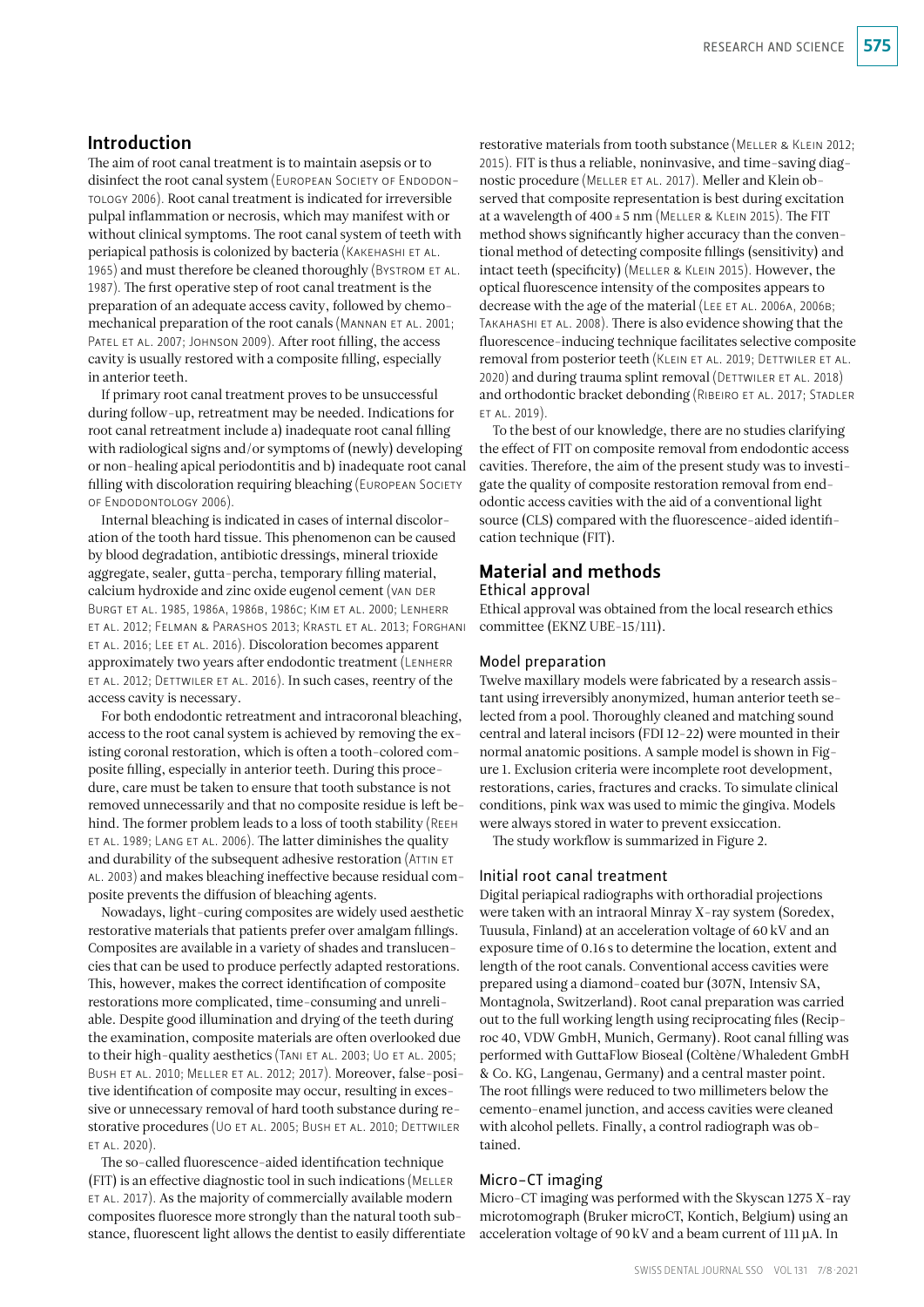

Fig.1 a: Maxillary model. b: Access cavities and root fillings. c: Restored access cavities with color-matched composite resin. d: Restored access cavities under fluorescent light (FIT).



Fig. 2 Study flow diagram.  $1$  FIT = fluorescence-aided identification technique; 2CLS = conventional light source.

order to increase the mean photon energy of the X-ray beam, a brass filter, provided by the supplier of the micro-CT system, was placed between the X-ray source and the object. The angle of the rotation step was set to 0.25 degrees, resulting in 1,440 projections equiangularly distributed over 360 degrees. At each rotation position, three radiographs were acquired with an exposure time of 0.53 s, yielding a total scan time of 42 minutes. A pixel length of 25µm was used to fit the models into the field of view (FOV). After reconstruction using the manufacturer's software, the files were exported to DICOM using VG Studio Max 2.2 (Volume Graphics, Heidelberg, Germany). One preand one postoperative micro-CT scan was performed for each model.

## Filling of access cavities

After tooth color was digitally determined using the VITA Easyshade system (VITA Zahnfabrik, Bad Säckingen, Germany), the access cavities were restored with the matching dentin and enamel shades of Empress Direct composite (Ivoclar Vivadent, Schaan, Liechtenstein) as follows:

Enamel and dentin were etched for 30s and 10s, respectively, with Ultra-Etch phosphoric acid (Ultradent, South Jordan, UT, USA). Bonding was performed with Adhese Universal VivaPen (Ivoclar Vivodent AG, Schaan, Liechtenstein) according to manufacturer's recommendations. Composite fillings were layered (in 2-mm increments) using dentin shades and a final layer (0.5mm) of an enamel shade, and were then light-cured by applying Bluephase polymerization light (Ivoclar Vivadent AG, Schaan, Liechtenstein) for a duration of 30s each. The fillings were then polished with KENDA Hybrid light gray 0006 and pink 0106 (KENDA, Vaduz, Liechtenstein) and an Occlubrush (2503, Kerr Corp., Orange, CA, USA). A final control radiograph was taken, which also served as the diagnostic image for reentry.

## Reentry of access cavities

The models were mounted in a vertically and laterally adjustable dental manikin (P-6, Frasaco GmbH, Tettnang, Germany). The final control radiographs from the initial root canal treatment (RCT) served as the diagnostic images for the reentry planning. The two operators participating in the study were general dentists with normal vision. Both had no color vision deficiency, as was determined beforehand with Ishihara plates. One had five years of professional experience (operator A) and the other had just graduated from dental school (operator B). Root canals were identified with FIT and CLS illumination alone, without the help of a magnifying glass or microscope. Both operators were tasked with completely removing the composite fillings from the access cavities of the model teeth by the FIT and CLS method, respectively, without extending the cavity. Each operator treated three models using a conventional light source (LEDview operating lamp, Sirona, Bensheim, Germany), and three models using a fluorescence-inducing headlamp (Karl Storz GmbH & Co. KG, Tuttlingen, Germany), for a total of six models each. The headlamp was set at a wavelength of 405 nm to produce a sharply defined beam of light, which was large enough to illuminate the entire oral cavity for a 40-cm working distance. Orange-tinted glasses were worn during treatment to enhance the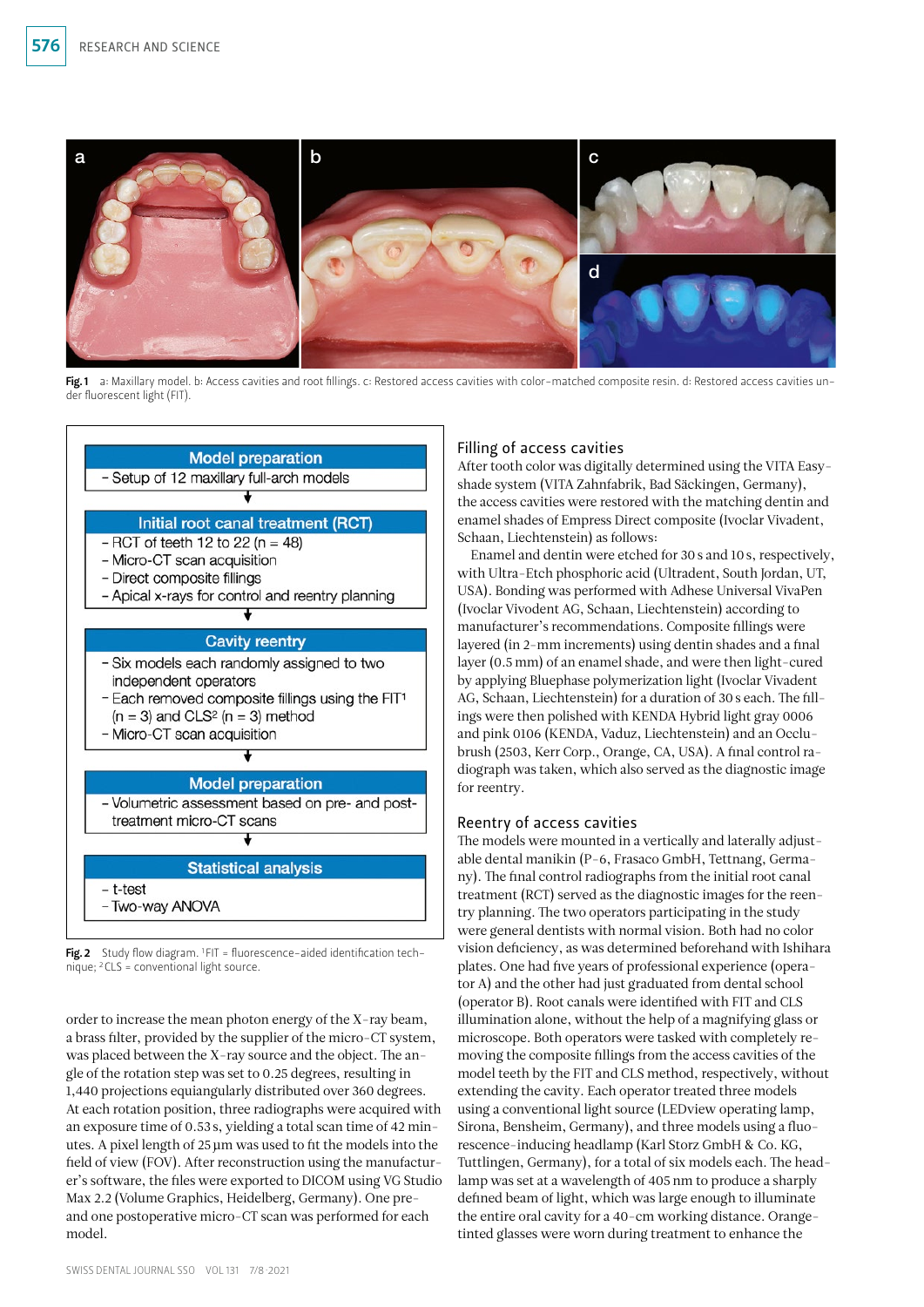

Fig. 3 Superimposed pre- and postoperative micro-CT scans used for volumetric analysis (randomly selected example). a: Preoperative layer. b: Three-dimensional overview. c: Postoperative layer showing residual resin in yellow. d: Postoperative layer showing tooth substance defect in blue. Scale in pixels (25 µm per pixel).

contrast of the fluorescence-inducing blue-violet light. The time required to complete the task was recorded for both methods. The endpoint was defined by the operator, who determined when the treatment was completed. Finally, a postoperative micro-CT was acquired with the same settings as described above.

#### Geometrical measurements

The reconstructed volumes were imported into VG Studio Max 2.2 (Volume Graphics, Heidelberg, Germany), and were then cropped into volumes of the individual teeth. The same software was used to superimpose pre- and postoperative data sets after a rigid registration using a cross-correlation algorithm (Andronache et al. 2008; Müller et al. 2012; Buscema et al. 2019). Evaluation of the teeth for the presence of composite residues and/or hard tooth substance defects was then possible (Fig.3). Six parameters were measured per tooth: maximum height of composite remnants, composite volume, composite area facing tooth substance, maximum defect depth, defect volume and defect area. The calculations of the parameters were carried out with an in-house script in Matlab R2017b (Math-Works, Natick, MA, USA).

## Statistical analysis

All measurement data were imported into JMP software version 9 (SAS Institute Inc., Cary, NC, USA) and descriptively analyzed. Mean values, standard deviations (SD) and 95% confidence intervals (95% CI) were determined for each method. Statistical significance of the differences between methods was determined by the t-test. To assess the influence of the operator on the factors measured a two-way ANOVA was performed. The level of significance was set to  $p = 0.05$ .

## Results

#### Composite residues

There were no significant differences between FIT and CLS illumination regarding composite residues. The mean volume of composite residue was 5.1 mm<sup>3</sup> (SD 5.7 mm<sup>3</sup>; 95% CI: 2.7–7.5 mm<sup>3</sup>) in the FIT group and 5.1 mm<sup>3</sup> (SD 4.5 mm<sup>3</sup>; 95% CI:  $0.9 - 3.2$  mm<sup>3</sup>;  $p = 0.98$ ) in the CLS group. The mean height of composite residues was 0.63mm (SD 0.45mm; 95% CI: 0.44-0.82 mm) for FIT and 0.59 mm (SD 0.59 mm; 95% CI: 0.49–0.70 mm,  $p = 0.75$  for CLS. The mean area of composite remnants facing tooth substance was 15.9 mm<sup>2</sup> (SD 14.8 mm<sup>2</sup>; 95% CI: 9.7–22.2mm2) in the FIT group and 17.7mm2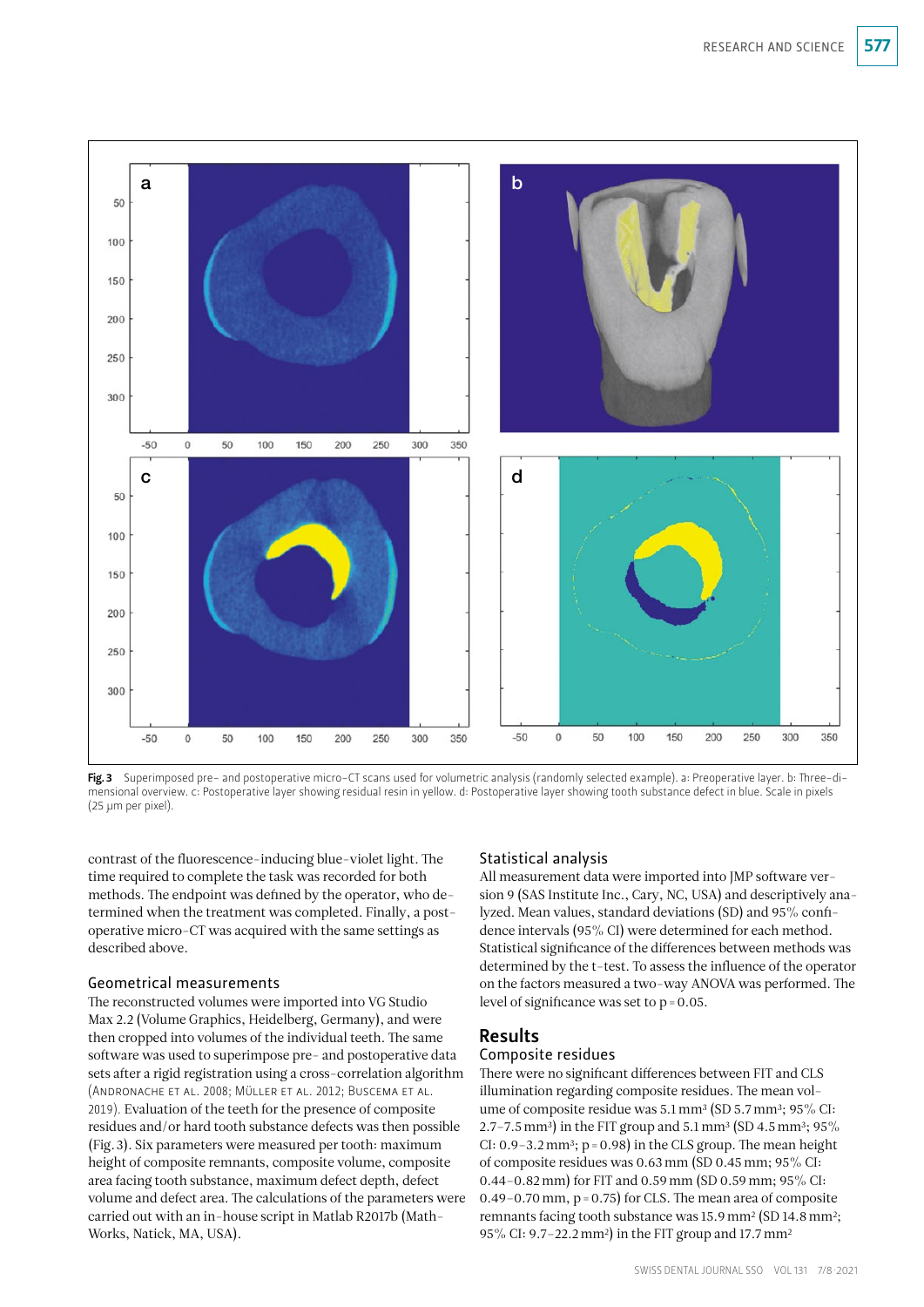(SD 12.2mm2; 95% CI: 12.6–22.9mm2, p=0.64) in the CLS group.

#### Tooth substance defects

There was no significant difference in the loss of tooth substance between FIT and CLS illumination. The mean volume of hard tissue defects was 13.6mm3 (SD 7.9mm3; 95% CI: 10.1–16.8 mm<sup>3</sup>) for FIT and 13.6 mm<sup>3</sup> (SD 8.9 mm<sup>3</sup>; 95% CI: 9.9–17.4 mm<sup>3</sup>;  $p = 0.93$  for CLS. The mean depth was  $0.82$  mm (SD 0.27mm; 95% CI: 0.71–0.94mm) for FIT and 0.87mm (SD 0.41 mm;  $95\%$  CI: 0.69-1.04 mm; p = 0.70) for CLS. The mean area of tooth substance defects was 56.4 mm<sup>2</sup> (SD 16.0mm2; 95% CI: 49.69–63.18mm2) in the FIT group and 48.3mm2 (SD 4.3mm2; 95% CI: 39.5–57.1mm2, p=0.14) in the CLS group.

#### Treatment time

There was a significant difference between the two groups regarding treatment time. The mean time required for the removal procedure per trepanation was 428 s (SD 118 s; 95% CI: 378–478 s) in the FIT group and 523 s (SD 160s; 95% CI: 456–590s; p=0.023) in the CLS group.

The overall results are summarized in Table I.

#### Results differentiated by operator

Results differentiated by operators for all measured variables are summarized in Table II (mean, standard deviation and 95% CI). Operator A had a professional experience of 5 years, operator B just graduated.

Table III shows results of the two-way analysis of variance (ANOVA). Significant differences between operators regardless of method were found for volume, height and area of composite residues ( $p < 0.05$ ) and also for defect area ( $p = 0.01$ ) and time (p<0.001). Significant differences between operators including the method was only found for height of composites  $(p = 0.037)$ .

#### **Discussion**

Selective removal of well-adapted composite restorations is challenging. This study aimed to investigate the efficacy of removal of composite restorations from endodontic access cavities with the aid of fluorescence (FIT) versus a conventional light source (CLS) in terms of completeness, selectivity, and duration. The results of this study show that composite residues remain and tooth substance is removed during reentry of endodontic access cavities with both illumination methods irrespective of the operator. Overall, the FIT method showed no significantly different selectivity compared with the CLS method. Also, the tooth substance defects were approximately the same size with both methods, but FIT resulted in quicker completion of the procedure.

Significant differences between operators regardless of method were found for volume, height and area of composite residues and also for defect area ( $p = 0.01$ ) and time ( $p < 0.001$ ). Including the method, there was only a significant difference for the height of composites.

Direct composite restorations can match the natural tooth color very well, being almost undistinguishable from the adjacent tooth structure. The FIT method may help to visualize these restorations based on the fluorescence properties of composite and tooth substance (TANI ET AL. 2003; DETTWILER ET al. 2020). The need for better methods for the detection of aesthetic restorations is growing ( $U$ <sup>o et al. 2005)</sup>, as modern com-

posite restorations pose an increasing diagnostic challenge due to their high aesthetics (TANI 2003; RIBEIRO ET AL. 2017; DETTWILER et al. 2018; Stadler et al. 2019). Meller and Klein tested the intensity of fluorescence of selected shades of a large number of commercially available composites and were able to show that the best detection of composite is achieved by stimulation with a light source at a wavelength of  $400 \pm 5$  nm (MELLER & KLEIN 2012, 2015). Their results also showed that the maximum fluorescence intensities of the composites and their shades vary greatly.

In a further study, Meller and Klein showed that more than 80% of the observed composite shades have a higher maximum fluorescence excitation than enamel and dentin (MELLER & KLEIN 2015). They divided the composite resins into three groups according to maximum fluorescence intensity: The first group had weak fluorescence (not differentiable from the fluorescence of dentin and enamel), the second clearly detectable fluorescence (significantly higher excitation than that of dentin and enamel), and the third strong fluorescence. Empress Direct, which was used in the present study, belongs to the group of highly fluorescent composites.

Previous studies have shown that FIT not only facilitates the identification of tooth-colored composite restorations (MELLER et al. 2017) but that it is also beneficial in the removal of composite restorations from posterior teeth (DETTWILER ET AL. 2020) or during orthodontic bracket and trauma splint debonding (Ribeiro et al. 2017; Dettwiler et al. 2018; Stadler et al. 2019).

The results of this study do not correlate with these findings. A reason for this discrepancy might be related to the difference in methodology. In cases of splint removal and orthodontic bracket debonding, the fluorescence-inducing light is only needed to illuminate the buccal/facial surface of the tooth, which is very easy to assess. In this study, it was needed to illuminate narrow and deep endodontic cavities. Apparently, the intensity of the headlamp was insufficient to illuminate composite remnants in these kinds of cavities. A built-in FIT-LED in the contra-angle handpiece, which was used already in other studies (Klein et al. 2019; Dettwiler et al. 2020), might be more efficient.

Although FIT does not enhance composite removal or prevent tooth substance defects, it expedites the procedure.

From a clinical point of view, it would be desirable to avoid any unnecessary substance defects, as this has a negative effect on tooth stability (REEH ET AL. 1989; LANG ET AL. 2006).

Millar et al. proved that each time a restoration is removed, sound tooth tissue is also removed and the cavity is enlarged. (MILLAR ET AL. 1992). So Forgie et al. investigated the aid of magnification. They quantified the change in cavity size during re-restoration of tooth-colored occlusal composite restorations when unaided vision and 2.6× magnification were used. There were significant increases in cavity size using both techniques. The increase in size was less when magnification was used but the difference was not statistically significant. Cavity size changes significantly during re-restoration and the use of magnification may be of benefit for some clinicians in reducing the size of the restoration. Subjectively, all the clinicians reported that magnification eased the task and were in favor of its use during routine work (Forgie et al. 2001). So a combination of FIT and magnification using magnifying glasses or a dental microscope might be beneficial.

Any large amounts of composite resin remaining in the cavity would render internal bleaching ineffective because they pre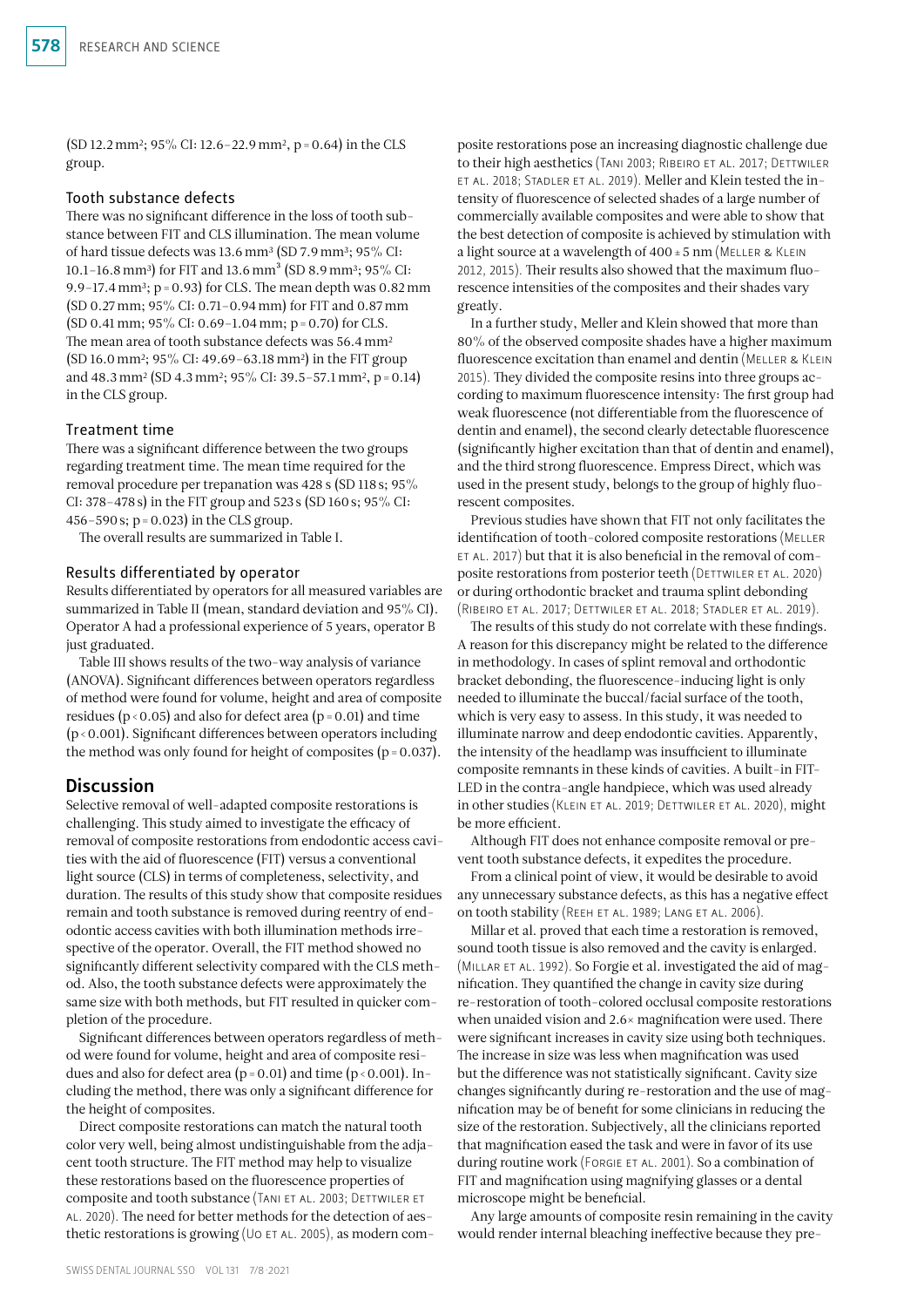Tab.I Overall results per method (mean, standard deviation, 95% CI and p-value of t-test). Significant differences are marked with an asterisk (\*).

|                                          | <b>FIT</b> |           |                 | <b>CLS</b> |           |               | t-test   |
|------------------------------------------|------------|-----------|-----------------|------------|-----------|---------------|----------|
|                                          | mean       | <b>SD</b> | 95% CI          | mean       | <b>SD</b> | 95% CI        | pfi      |
| Volume of composite $\lceil mm^3 \rceil$ | 5.1        | 5.7       | $2.7 - 7.5$     | 5.1        | 4.5       | $0.9 - 3.2$   | 0.98     |
| Height of composite [mm]                 | 0.63       | 0.45      | $0.44 - 0.82$   | 0.59       | 0.59      | $0.49 - 0.70$ | 0.75     |
| Area of composite [mm <sup>2</sup> ]     | 15.9       | 14.8      | $9.7 - 22.2$    | 17.7       | 12.2      | $12.6 - 22.9$ | 0.64     |
| Volume of defect $\lceil mm^3 \rceil$    | 13.6       | 7.9       | $10.1 - 16.8$   | 13.6       | 8.9       | $9.9 - 17.4$  | 0.93     |
| Depth of defect $\lceil mm \rceil$       | 0.82       | 0.27      | $0.71 - 0.94$   | 0.87       | 0.41      | $0.69 - 1.04$ | 0.70     |
| Area of defect [mm <sup>2</sup> ]        | 56.4       | 16.0      | $49.69 - 63.18$ | 48.3       | 4.3       | $39.5 - 57.1$ | 0.14     |
| Time $[s]$                               | 428        | 118       | $378 - 478$     | 523        | 160       | $456 - 590$   | $0.023*$ |

Tab.II Results differentiated by operators for all measured variables and both methods. Operator A had a professional experience of five years, operator B just graduated.

|                                        | Operator A |           |                 |            |           |                 |  |
|----------------------------------------|------------|-----------|-----------------|------------|-----------|-----------------|--|
|                                        | <b>FIT</b> |           |                 | <b>CLS</b> |           |                 |  |
|                                        | mean       | <b>SD</b> | 95% CI          | mean       | <b>SD</b> | 95% CI          |  |
| Volume of composite [mm <sup>3</sup> ] | 8.25       | 6.42      | $4.17 - 12.32$  | 6.67       | 5.49      | $3.19 - 10.16$  |  |
| Height of composite [mm]               | 0.89       | 0.45      | $0.61 - 1.18$   | 0.66       | 0.29      | $0.48 - 0.84$   |  |
| Area of composite [mm <sup>2</sup> ]   | 22.96      | 15.37     | $13.19 - 32.72$ | 23.09      | 13.64     | $14.42 - 31.75$ |  |
| Volume of defect [mm <sup>3</sup> ]    | 10.37      | 6.33      | $6.35 - 14.39$  | 13.74      | 10.42     | $7.11 - 20.36$  |  |
| Depth of defect [mm]                   | 0.73       | 0.24      | $0.57 - 0.89$   | 0.81       | 0.40      | $0.56 - 1.07$   |  |
| Area of defect [mm <sup>2</sup> ]      | 58.89      | 15.07     | 49.31-68.47     | 59.26      | 18.80     | 47.32-71.21     |  |
| Time $[s]$                             | 335        | 44        | $308 - 363$     | 390        | 73        | $343 - 436$     |  |
|                                        | Operator B |           |                 |            |           |                 |  |
|                                        | <b>FIT</b> |           |                 | <b>CLS</b> |           |                 |  |
|                                        | mean       | <b>SD</b> | 95% CI          | mean       | <b>SD</b> | 95% CI          |  |
| Volume of composite [mm <sup>3</sup> ] | 1.97       | 2.28      | $0.52 - 3.42$   | 3.47       | 2.66      | $1.78 - 5.17$   |  |
| Height of composite [mm]               | 0.37       | 0.28      | $0.20 - 0.55$   | 0.54       | 0.19      | $0.41 - 0.66$   |  |
| Area of composite [mm <sup>2</sup> ]   | 8.88       | 10.61     | $2.14 - 15.62$  | 12.39      | 8.07      | $7.26 - 17.52$  |  |
| Volume of defect [mm <sup>3</sup> ]    | 16.44      | 8.44      | $11.07 - 21.80$ | 13.52      | 7.50      | $8.76 - 18.29$  |  |
| Depth of defect [mm]                   | 0.93       | 0.27      | $0.75 - 1.10$   | 0.93       | 0.44      | $0.65 - 1.20$   |  |
| Area of defect [mm <sup>2</sup> ]      | 53.98      | 17.13     | $43.10 - 64.86$ | 37.34      | 17.36     | $26.31 - 48.37$ |  |
| Time [s]                               | 520        | 93        | $461 - 579$     | 656        | 97        | $594 - 718$     |  |

Tab.III Results of two-way analysis of variance (ANOVA). Significant differences are marked with an asterisk (\*).

|                     | Two-way ANOVA |              |                 |  |  |  |
|---------------------|---------------|--------------|-----------------|--|--|--|
|                     | operator      | method       | operator*method |  |  |  |
| Volume of composite | $p = 0.001*$  | $p = 0.981$  | $p = 0.249$     |  |  |  |
| Height of composite | $p = 0.001*$  | $p = 0.716$  | $p = 0.037*$    |  |  |  |
| Area of composite   | $p = 0.001*$  | $p = 0.609$  | $p = 0.635$     |  |  |  |
| Volume of defect    | $p = 0.229$   | $p = 0.929$  | $p = 0.197$     |  |  |  |
| Depth of defect     | $p = 0.131$   | $p = 0.693$  | $p = 0.681$     |  |  |  |
| Area of defect      | $p = 0.010*$  | $p = 0.108$  | $p = 0.093$     |  |  |  |
| Time                | $p > 0.001*$  | $p > 0.001*$ | $p = 0.083$     |  |  |  |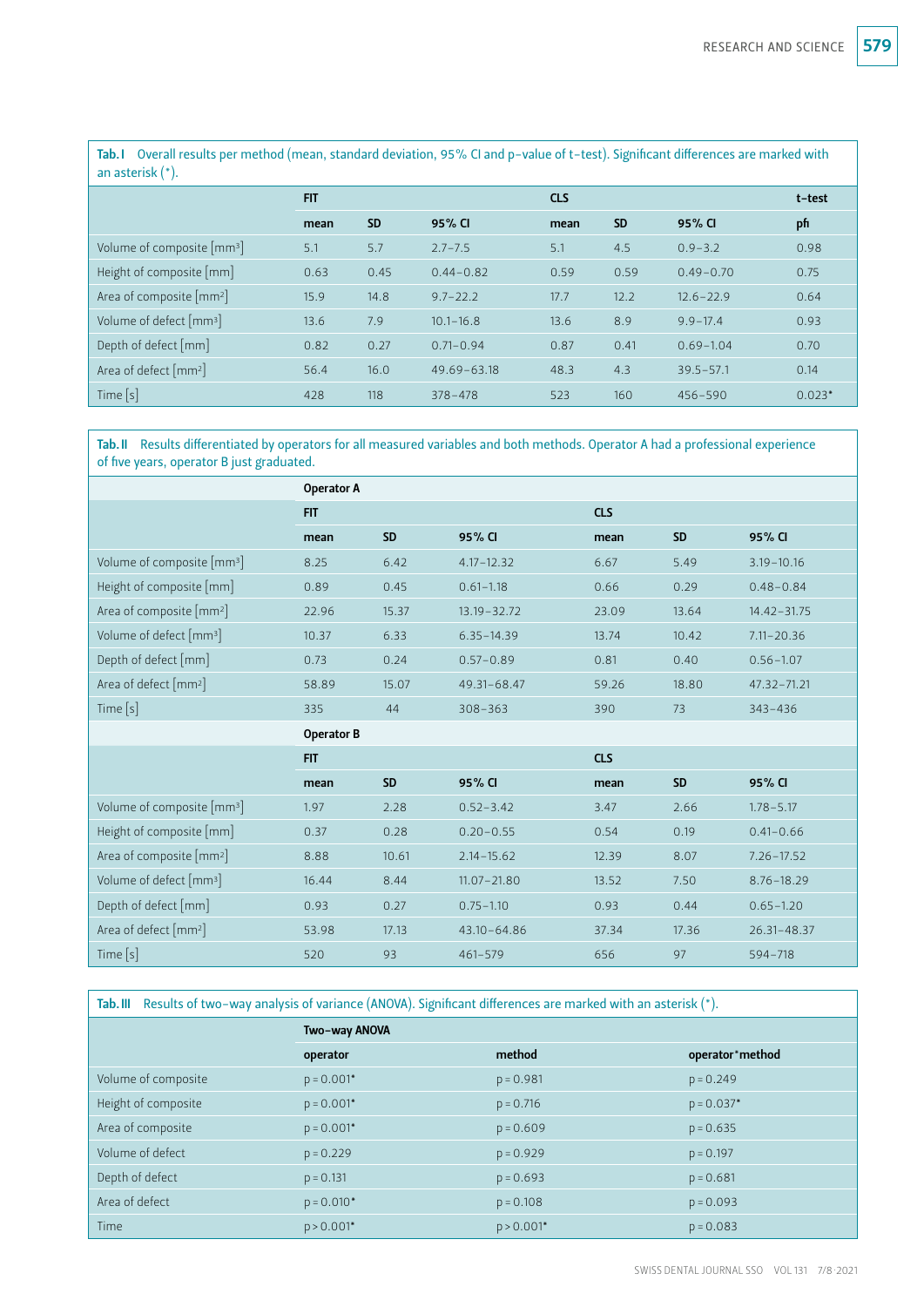vent bleaching agents from diffusing into the tooth structure. Internal bleaching ("walking bleach") is used to whiten discolored root-filled teeth (Attin et al. 2003). Teeth discolored due to trauma or necrosis can be successfully bleached in approximately 95% of cases. The access cavity should be designed in such a way that remnants of composite, root filling material and necrotic pulp tissue can be completely removed (ATTIN ET AL. 2003). Darkening after internal bleaching has been observed in several studies (FRIEDMAN 1997; MEIRELES ET AL. 2010), probably due to the diffusion of coloring substances and the penetration of bacteria due to a lack of marginal integrity of the restoration (Attin et al. 2003).

The adhesion of composite to bleached tooth substance is temporarily reduced (Titley et al. 1988, 1992). It is assumed that peroxide or oxygen residues on the surfaces and pores of the teeth inhibit the polymerization of composite resin (Torneck et al. 1990; Dishman et al. 1994). The structure of the composite also appears more irregular and more porous on bleached than unbleached enamel (Titley et al. 1991; Türkün et al. 2004). This could explain why access cavities of bleached teeth filled with composite occasionally show marginal leakage (BARKHORDAR ET al. 1997). The negative effects of hydrogen peroxide-containing bleaching agents on adhesion can be reduced by beveling the cavity moderately before etching (CVITKO ET AL. 1991). The same can be achieved by pretreating the pulp chamber with dehydrating agents such as alcohol or acetone-containing adhesives (Niat et al. 2012).

It is recommended to wait at least seven days after bleaching before placing the final restoration (TORNECK ET AL. 1991; ADIBFAR et al. 1992; Titley et al. 1993; Barkhordar et al. 1997; Cavalli et al. 2001; Attin et al. 2004). This time period may be shortened by using an ascorbic acid rinse. Ascorbic acid and its salts are known antioxidants and can reduce many oxidative compounds, especially free radicals (BUETTNER ET AL. 1993; ROSE & Bode 1993).

Residual composite remaining in the access cavity will also affect the subsequent restoration. Several studies have shown that the bond strength of repaired fillings is lower than that of unrepaired fillings (Söderholm & Roberts 1991; Shahdad & Kennedy 1998; Bornstein et al. 2005). Thus, the composite-to-composite adhesion is weaker than the adhesion of composite to enamel directly. Despite good repair options, one-piece restorations are more durable than repairs in the long term (Penning 2001).

Clinically acceptable bond strength can be achieved through appropriate pretreatment methods (SHAHDAD ET AL. 1998), such as mechanical roughening and adhesive bonding (SHAHDAD ET al. 1998; Rathke et al. 2009). It was found that the best adhesion could be achieved by pretreatment with alumina (Papacchini et al. 2007) or silica (Hannig et al. 2006). However, proper identification of composite resin is required for adequate pretreatment.

Measurements in this study were performed by means of micro-computed tomography. This technique provides a nondestructive and highly accurate tool for laboratory research (Rhodes et al. 1999; Peters et al. 2000). Especially in the field of endodontics, application of high-resolution micro-CT has gained increasing popularity in the last 25 years (AKSOY ET AL. 2020). Micro-CT technology is currently considered the most important and accurate research tool for the study of the root canal system to understand the influence of its complex morphology on the different stages of endodontic treatment (Versiani & Keles 2000). It overcomes limitations of conventional

Other studies showed that the use of FIT, irrespective of operator's experience (Meller et al. 2017; Dettwiler et al. 2018, 2020), facilitates satisfying results in identification and removal of composite resin restorations. However, the present study does not confirm these results. This may be related to the low number of operators  $(n=2)$  and the fact that the field of endodontics might be more operator-dependent than others. A recent study showed that root canal treatment leads to high levels of stress and frustration among general dental practitioners. They also regarded root canal treatments as complex and associated them with a sense of lack of control (Dahlström et al. 2017).

## Conclusion

It is difficult to completely and selectively remove well color-matched composite restorations from endodontic access cavities. The fluorescence-aided identification technique (FIT) does not enhance selectivity but expedites the treatment.

## Acknowledgments

This work was supported by a research grant from the Swiss Dental Association (SSO Research Grant 292-16). The authors do not have any conflict of interest.

## Zusammenfassung Einleitung

Bei der Trepanation eines wurzelkanalbehandelten Zahns sollte die Zahnhartsubstanz geschont und das Komposit möglichst vollständig entfernt werden.

Mögliche Folgen sind Stabilitätsverlust des Zahnes, Qualitätsverlust der folgenden adhäsiven Restauration und Misserfolg im Falle eines Bleachings. Zahnfarbene Komposite erschweren eine schnelle und selektive Entfernung. Die «fluorescence-aided identification technique» (FIT) könnte unter Umständen helfen, Füllungen von der Zahnhartsubstanz optisch zu differenzieren.

Ziel der Studie war, die Trepanation von bereits wurzelkanalbehandelten Zähnen unter Fluoreszenz-induzierender Beleuchtung bezüglich des Zeitbedarfs, des Verlusts an Zahnhartsubstanz und des Verbleibs von Kompositresten im Vergleich zu einer konventionellen Lichtquelle zu untersuchen.

## Material und Methoden

Sechs Oberkiefermodelle mit je vier extrahierten Zähnen (mittlere und seitliche Schneidezähne) wurden hergestellt. Die Zähne wurden wurzelkanalbehandelt und koronal mit einer farblich passenden Kompositfüllung restauriert. Unter simulierten klinischen Bedingungen trepanierten zwei unabhängige Behandler die Zähne an jeweils sechs Modellen mit Unterstützung einer konventionellen Lichtquelle (CLS) oder der FIT-Methode (n=12 pro Behandler und Technik). Die benötigte Zeit wurde aufgezeichnet und prä- und postoperative Mikro-CT-Scans wurden überlagert, um volumetrische Veränderungen bezüglich Vollständigkeit und Selektivität der Kompositentfernung zu berechnen. Die statistische Signifikanz wurde mittels t-Test und einer zweifaktoriellen Varianzanalyse bestimmt.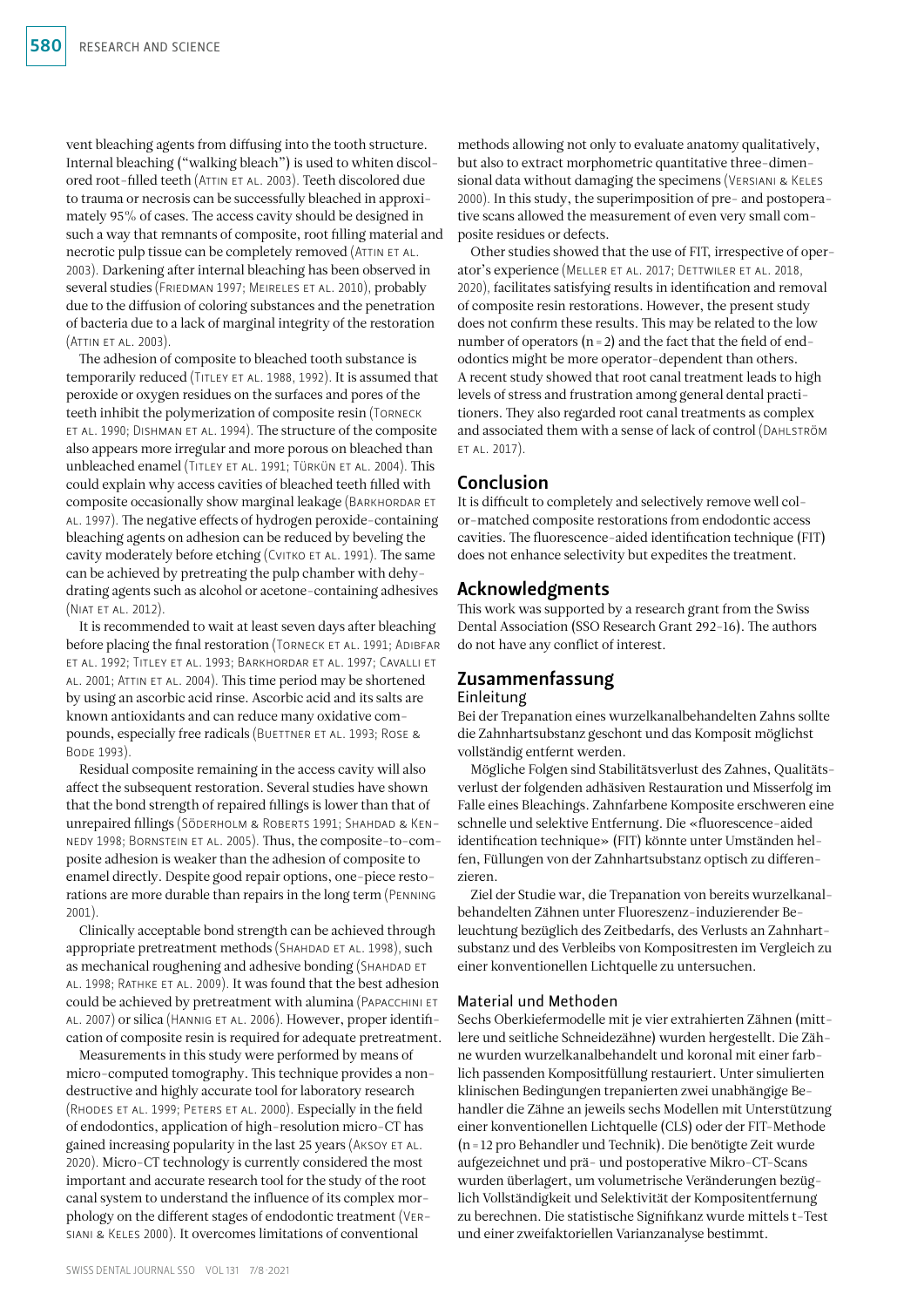## RESEARCH AND SCIENCE 581

#### Resultate

In Bezug auf die Kompositrückstände gab es insgesamt keine signifikanten Unterschiede zwischen FIT- und CLS-Beleuchtung. Das durchschnittliche Volumen des Kompositrückstands betrug 5,1mm3 in der FIT-Gruppe und 5,1mm3 in der CLS-Gruppe (p=0,98). Die durchschnittliche Höhe des Komposits betrug 0,63 mm für FIT und 0,59 mm für CLS ( $p = 0.75$ ). Die durchschnittliche Fläche der Kompositreste betrug 15,9mm2 in der FIT-Gruppe und 17,7mm2 in der CLS-Gruppe (p=0,64).

Auch in Bezug auf den Verlust der Zahnhartsubstanz gab es insgesamt keinen signifikanten Unterschied zwischen FIT- und CLS-Beleuchtung. Das mittlere Volumen an Hartgewebsdefekten betrug 13,6 mm<sup>3</sup> für FIT und 13,6 mm<sup>3</sup> für CLS (p = 0,93). Die mittlere Tiefe betrug 0,82mm für FIT und 0,87mm für CLS (p=0,70). Die mittlere Fläche von Zahnsubstanzdefekten betrug 56,4mm2 in der FIT-Gruppe und 48,3mm2 in der CLS--Gruppe  $(p=0,14)$ .

Hinsichtlich der Behandlungszeit gab es einen signifikanten Unterschied. Die erforderliche durchschnittliche Zeit pro Trepanation betrug 428 s in der FIT-Gruppe und 523 s in der CLS--Gruppe  $(p = 0, 023)$ .

Signifikante Unterschiede zwischen den beiden Behandlern gab es insgesamt bezüglich Volumen, Höhe und Fläche der Kompositrückstände (p<0,05) sowie bei der Grösse der Defektfläche (p = 0,01) und der Zeit (p < 0,001). Unter Berücksichtigung der Methode gab es nur bei der Höhe des Kompositrückstandes einen signifikanten Unterschied zwischen den Behandlern  $(p=0,037)$ .

#### Diskussion

Farblich gut abgestimmte Kompositrestaurationen bei einer Revision oder vor einem internen Bleaching vollständig und selektiv aus endodontischen Zugangskavitäten zu entfernen, ist sehr herausfordernd. Ziel dieser Studie war es, die Entfernung von Komposit aus endodontischen Zugangskavitäten mithilfe von FIT im Vergleich zu einer herkömmlichen Lichtquelle hinsichtlich Vollständigkeit, Selektivität und Dauer zu untersuchen. Die Fluoreszenz induzierende Technik erhöht die Selektivität nicht, beschleunigt jedoch die Behandlung signifikant.

## Résumé

## Introduction

Lors de la trépanation d'une dent ayant subi un traitement de canal radiculaire, il est essentiel de préserver au mieux la substance dentaire dure et de retirer le composite aussi complètement que possible.

Les conséquences possibles sont la perte de stabilité de la dent, la qualité diminuée de la restauration adhésive ultérieure et l'échec en cas de blanchiment. Lorsque la teinte du composite est bien assortie à la dent, il est difficile d'enlever rapidement et sélectivement ce composite. La «Technique d'Identification assistée par Fluorescence» (*«Fluorescence-aided Identification Technique»,* FIT) pourrait, le cas échéant, aider à différencier optiquement le matériau d'obturation de la substance dentaire dure.

Le but de cette étude était d'investiguer – en termes de temps de travail, de perte de structure dentaire dure et de présence résiduelle de composite – la trépanation de dents ayant déjà subi un traitement de canal radiculaire en utilisant un éclairage inducteur de fluorescence, comparativement à la même procédure utilisant une source de lumière conventionnelle.

### Matériel et méthodes

Six modèles identiques de maxillaires supérieurs ont été fabriqués, chacun comportant quatre dents extraites (incisives centrales et latérales). Les dents ont subi un traitement canalaire et une restauration coronale avec obturation en composite de couleur assortie. Dans des conditions cliniques simulées, deux médecins-dentistes installés en pratique privée indépendante ont trépané le même nombre de dents sur les six modèles à l'aide d'une source lumineuse conventionnelle (CLS) ou en utilisant la méthode FIT (n=12 pour chaque praticien et pour chaque technique). Le temps nécessaire a été enregistré et les micro-CT pré- et postopératoires ont été superposés afin de calculer les changements volumétriques concernant l'intégralité et la sélectivité de l'élimination du composite. La significativité statistique a été déterminée à l'aide d'un test t et d'une analyse de variance à deux facteurs.

#### Résultats

En ce qui concerne les restes de composite, il n'y a pas eu de différence globale significative entre l'éclairage FIT et l'éclairage CLS. Le volume moyen du composite résiduel a été de 5,1mm3 dans le groupe FIT et de 5,1 mm<sup>3</sup> dans le groupe CLS ( $p = 0.98$ ). La hauteur moyenne du composite était de 0,63mm avec FIT et de 0,59mm avec CLS (p=0,75). La surface moyenne des restes de composite était de 15,9mm2 dans le groupe FIT et de 17,7 mm<sup>2</sup> dans le groupe CLS ( $p = 0.64$ ).

Il n'y a pas eu de différence globale significative entre l'éclairage FIT et CLS en ce qui concerne la perte de substance dentaire dure. Le volume moyen des défauts de tissu dentaire dur a été de 13,6 mm<sup>3</sup> avec FIT et de 13,6 mm<sup>3</sup> avec CLS (p = 0,93). La profondeur moyenne a été de 0,82mm avec FIT et de 0,87mm avec CLS (p=0,70). La surface moyenne des défauts de substance dentaire était de 56,4mm2 dans le groupe FIT et de 48,3 mm<sup>2</sup> dans le groupe CLS ( $p = 0,14$ ).

Il y a eu une différence significative en termes de temps de traitement. Le temps moyen par trépanation était de 428 s dans le groupe FIT et de 523 s dans le groupe CLS (p=0,023).

Des différences significatives globales entre les deux praticiens ont été mises en évidence en ce qui concerne le volume, la hauteur et la surface des restes de composite  $(p<0,05)$ , ainsi que pour la surface du défaut de substance dentaire (p=0,01) et le temps de traitement (p<0,001). Compte tenu de la méthode utilisée, il y a eu seulement une différence significative entre les deux praticiens en ce qui concerne la hauteur du composite résiduel ( $p = 0,037$ ).

#### Discussion

Lors d'une révision ou avant un blanchiment interne, il est très difficile d'éliminer complètement et sélectivement, dans les cavités d'accès endodontiques, les restaurations composites de teinte bien adaptée. Le but de cette étude était d'investiguer en termes d'intégralité, de sélectivité et de temps de traitement l'élimination du composite des cavités d'accès endodontiques, réalisée sous éclairage FIT et comparativement à une source lumineuse conventionnelle. La technique induisant une fluorescence n'augmente pas la sélectivité, mais accélère significativement le traitement.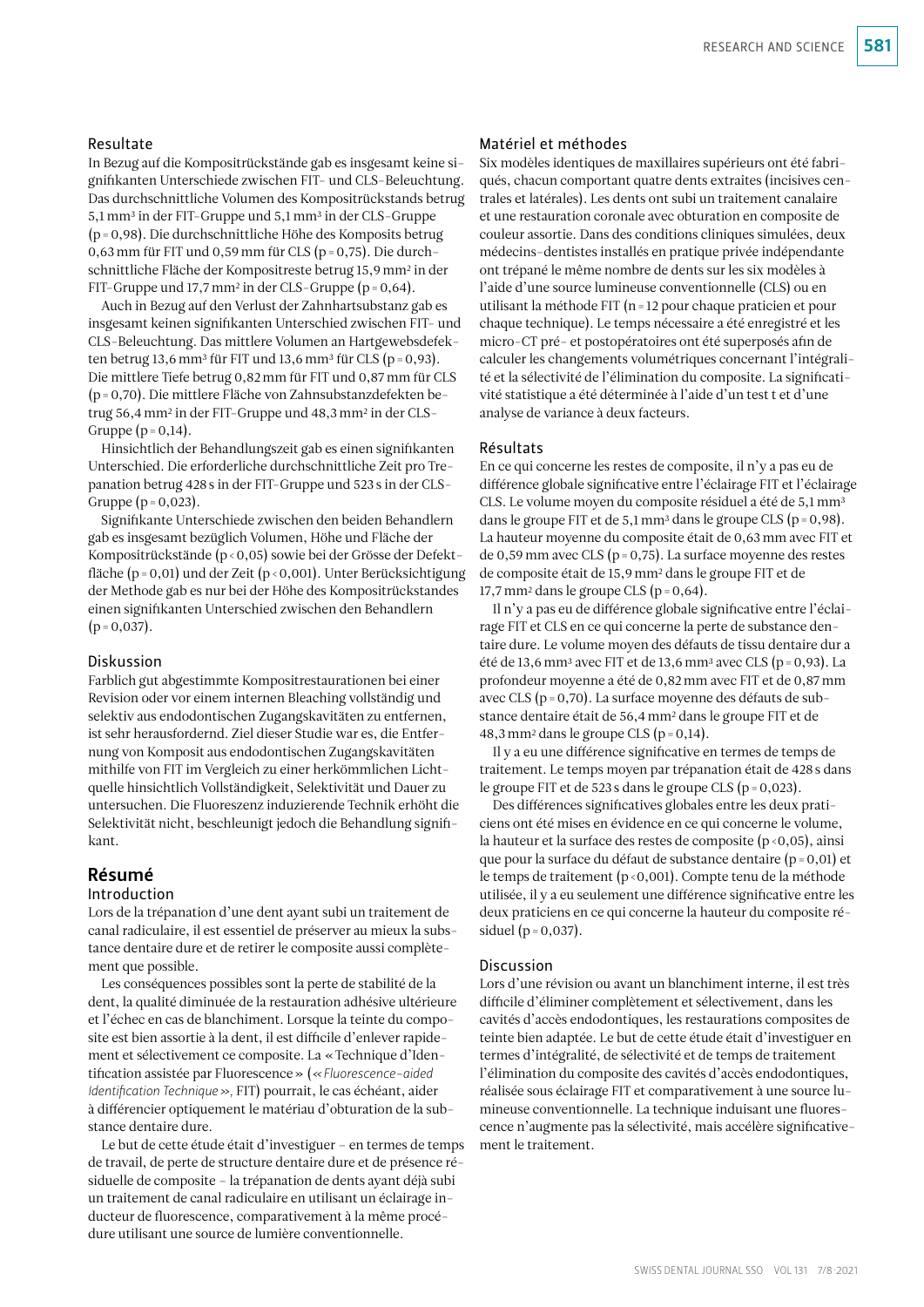## References

- Adibfar A, Steele A, Torneck C D, Titley K C, Ruse D: Leaching of hydrogen peroxide from bleached bovine enamel. J Endod 18(10): 488–491 (1992)
- Aksoy U, Kücük, Versiani M A, Orhan K: Publication trends in micro-CT endodontic research: a bibliometric analysis over a 25-year period. Int Endod J 54(3): 343–353 (2021)
- Andronache A, von Siebenthal M, Székely G, Cattin P: Non-rigid registration of multi-modal images using both mutual information and cross-correlation. Med Image Anal 12(1): 3–15 (2008)
- Attin T, Paqué F, Ajam F, Lennon A M: Review of the current status of tooth whitening with the walking bleach technique. Int Endod J 36(5): 313–329 (2003)
- Attin T, Hannig C, Wiegand A, Attin R: Effect of bleaching on restorative materials and restorations – a systematic review. Dent Mater 20(9): 852–861 (2004)
- Barkhordar R A, Kempler D, Plesh O: Effect of nonvital tooth bleaching on microleakage of resin composite restorations. Quintessence Int 28(5): 341–344 (1997)
- Bonstein T, Garlapo D, Donarummo J, Jr., Bush P J: Evaluation of varied repair protocols applied to aged composite resin. J Adhes Dent 7(1): 41-49  $(2005)$
- BUETTNER G R: The pecking order of free radicals and antioxidants: lipid peroxidation, alpha-tocopherol, and ascorbate. Arch Biochem Biophys 300(2): 535–543 (1993)
- BUSCEMA M, HIEBER S, SCHULZ G, DEYHLE H, HIPP A Beckmann F, Lobrinus J A, Saxer T, Müller B: Ex vivo evaluation of an atherosclerotic human coronary artery via histology and high-resolution hard X-ray tomography. Scientific Reports 9(1): 14348 (2019)
- Bush M A, Hermanson A S, Yetto R J, Wieczkowski G: The use of ultraviolet LED illumination for composite resin removal: an in vitro study. Gen Dent 58(5): e214–218 (2010)
- Bystrom A, Happonen R P, Sjogren U, Sundqvist G: Healing of periapical lesions of pulpless teeth after endodontic treatment with controlled asepsis. Endod Dent Traumatol 3(2): 58–63 (1987)
- Cavalli V, Reis A F, Giannini M, Ambrosano G M: The effect of elapsed time following bleaching on enamel bond strength of resin composite. Oper Dent 26(6): 597–602 (2001)
- Cvitko E, Denehy G E, Swift E J, Pires J A: Bond strength of composite resin to enamel bleached with carbamide peroxide. J Esthet Dent 3(3): 100–102 (1991)
- Dahlström L, Lindwall O, Rystedt H, Reit C: 'Working in the dark': Swedish general dental practitioners on the complexity of root canal treatment. Int Endod J 50(7): 636–645 (2017)
- Dettwiler C, Walter M, Zaugg L, Lenherr P, Weiger R, Krastl G: In Vitro Assessment of the Tooth Staining Potential of Endodontic Materials in a Bovine Tooth Model. Dent Traumatol 32(6): 480–487 (2016)
- Dettwiler C, Meller C, Eggmann F, Saccardin F, Kühl S, Filippi A, Krastl G, Weiger R, Connert T: Evaluation of a Fluorescence-aided Identification Technique (FIT) for Removal of Composite Bonded Trauma Splints. Dental Traumatol 34(5): 353–359 (2018)
- Dettwiler C, Eggmann F, Matthisson L, Meller C, Weiger R, Connert T: Fluorescence-aided Composite Removal in Directly Restored Permanent Posterior Teeth. Oper Dent 45(1): 62–70 (2020)
- Dishman M V, Covey D A, Baughan L W: The effects of peroxide bleaching on composite to enamel bond strength. Dent Mater 10(1): 33–36 (1994)
- European Society of Endodontology: Quality guidelines for endodontic treatment: consensus report of the European Society of Endodontology. Int Endod J 39(12): 921–930 (2006)
- Felman D, Parashos P: Coronal tooth discoloration and white mineral trioxide aggregate. J Endod 39(4): 484–487 (2013)
- Forghani M, Gharechahi M, Karimpour S: In vitro evaluation of tooth discolouration induced by mineral trioxide aggregate Fillapex and iRoot SP endodontic sealers. Aust Endod J 42(3): 99–103 (2016)
- FORGIE A H, PINE C M, PITTS N B: Restoration removal with and without the aid of magnification. J Oral Rehabil 28: 309–313 (2001)
- FRIEDMAN S: Internal bleaching: long-term outcomes and complications. J Am Dent Assoc 128 Suppl: 51s–55s (1997)

HANNIG C, LAUBACH S, HAHN P, ATTIN T: Shear bond strength of repaired adhesive filling materials using different repair procedures. J Adhes Dent 8(1): 35–40 (2006)

Johnson B R: Endodontic access. Gen Dent 57(6): 570–577; quiz 578–579, 595, 679 (2009)

- Kakehashi S, Stanley H R, Fitzgerald R J: The Effects of Surgical Exposures of Dental Pulps in Germ-Free and Conventional Laboratory Rats. Oral Surg Oral Med Oral Pathol 20: 340–349 (1965)
- KIM S T, ABBOTT P V, McGINLEY P: The effects of Ledermix paste on discolouration of mature teeth. Int Endod J 33(3): 227–232 (2000)
- Klein C, Babai A, von Ohle C, Herz M, Wolff D, MELLER C: Minimally Invasive Removal of Tooth-Colored Restorations: Evaluation of a Novel Handpiece Using the Fluorescence-Aided Identification Technique (FIT). Clin Oral Investig 24(8): 2735–2743 (2020)
- Krastl G, Allgayer N, Lenherr P, Filippi A, Taneja P, WEIGER R: Tooth discoloration induced by endodontic materials: a literature review. Dent Tramatol 29(1): 2–7 (2013)
- Lang H, Korkmaz Y, Schneider K, Raab W H: Impact of endodontic treatments on the rigidity of the root. J Dent Res 85(4): 364–368 (2006)
- Lee D S, Lim M J, Choi Y, Rosa V, Hong C U, Min K S: Tooth discoloration induced by a novel mineral trioxide aggregate-based root canal sealer. Eur J Dent 10(3): 403-407 (2016)
- Lee Y K, Lu H, Powers J M: Optical properties of four esthetic restorative materials after accelerated aging. Am J Dent 19(3): 155–158 (2006a)

Lee Y K, Lu H, Powers J M: Changes in opalescence and fluorescence properties of resin composites after accelerated aging. Dent Mater 22(7): 653–660 (2006b)

- Lenherr P, Allgayer N, Weiger R, Filippi A, Attin T, KRASTL G: Tooth discoloration induced by endodontic materials: a laboratory study. Int Endod J 45(10): 942–949 (2012)
- Mannan G, Smallwood E R, Gulabivala K: Effect of access cavity location and design on degree and distribution of instrumented root canal surface in maxillary anterior teeth. Int Endod J 34(3): 176–183 (2001)
- Meireles S S, Santos I S, Bona A D, Demarco F F: A double-blind randomized clinical trial of two carbamide peroxide tooth bleaching agents: 2-year follow-up. J Dent 38(12): 956–963 (2010)
- Meller C, Klein C: Fluorescence properties of commercial composite resin restorative materials in dentistry. Dent Mater J 31(6): 916–923 (2012)
- Meller C, Klein C: Fluorescence of composite resins: A comparison among properties of commercial shades. Dent Mater J 34(6): 754–765 (2015)
- Meller C, Connert T, Löst C, ElAyouti A: Reliability of a Fluorescence-aided Identification Technique (FIT) for detecting tooth-colored restorations: an ex vivo comparative study. Clin Oral Investig 21(1): 347–355 (2017)
- Millar B J, Robinson P B, Davies B R: Effects of the removal of composite resin restorations on Class II cavities. Br Dent J 173: 210–212 (1992)
- Müller B, Deyhle H, Lang S, Schulz G, Bormann T, Fierz F, Hieber S: Three-dimensional registration of tomography data for quantification in biomaterials science. International Journal of Materials Research 103(2): 242–249 (2012)
- Niat A B, Yazdi F M, Koohestanian N: Effects of drying agents on bond strength of etch-and-rinse adhesive systems to enamel immediately after bleaching. J Adhes Dent 14(6): 511–516 (2012)
- Papacchini F, Dall'Oca S, Chieffi N, Goracci C, Sadek F T, Suh B I, Tay F R, Ferrari M: Composite-to-composite microtensile bond strength in the repair of a microfilled hybrid resin: effect of surface treatment and oxygen inhibition. J Adhes Dent 9(1): 25–31 (2007)
- PATEL S, RHODES J: A practical guide to endodontic access cavity preparation in molar teeth. Br Dent J 203(3): 133–140 (2007)
- Penning C: Repair and revision 1. Repair or replacement of amalgam. Ned Tijdschr Tandheelkd  $108(2): 46 - 49(2001)$
- PETERS O A, LAIB A, RÜEGSEGGER, BARBAKOW F: Threedimensional analysis of root canal geometry by high-resolution computed tomography. J Dent Res 79(6): 1405–1409 (2000)
- Rathke A, Tymina Y, Haller B: Effect of different surface treatments on the composite-composite repair bond strength. Clin Oral Investig 13(3): 317–323 (2009)
- Reeh E S, Messer H H, Douglas W H: Reduction in tooth stiffness as a result of endodontic and restorative procedures. J Endod 15(11): 512–516 (1989)
- Ribeiro A A, Almeida L F, Martins L P, Martins R P: Assessing adhesive remnant removal and enamel damage with ultraviolet light: An in-vitro study. Am J Orthod Dentofacial Orthop 151(2): 292–296 (2017)
- RODES J S, FORD T R, LYNCH J A, LIEPINS P J, CURTIS R V: Micro-computed tomography: a new tool for experimental endodontology. Int Endod J 32(3): 165–170 (1999)
- ROSE R C, BODE A M: Biology of free radical scavengers: an evaluation of ascorbate. FASEB J 7(12): 1135–1142 (1993)
- SHAHDAD S A, KENNEDY J G: Bond strength of repaired anterior composite resins: an in vitro study. J Dent 26(8): 685–694 (1998)
- SÖDERHOLM K J, ROBERTS M J: Variables influencing the repair strength of dental composites. Scand J Dent Res 99(2): 173-180 (1991)
- Stadler O, Dettwiler C, Meller C, Dalstra M, Ver-NA C, CONNERT T: Evaluation of a Fluorescenceaided Identification Technique (FIT) to Assist Clean-Up After Orthodontic Bracket Debonding. Angle Orthod 89(6): 876–882 (2019)
- Takahashi M K, Vieira S, Rached R N, de Almeida J B, Aguiar M, de Souza E M: Fluorescence intensity of resin composites and dental tissues before and after accelerated aging: a comparative study. Oper Dent 33(2): 189–195 (2008)